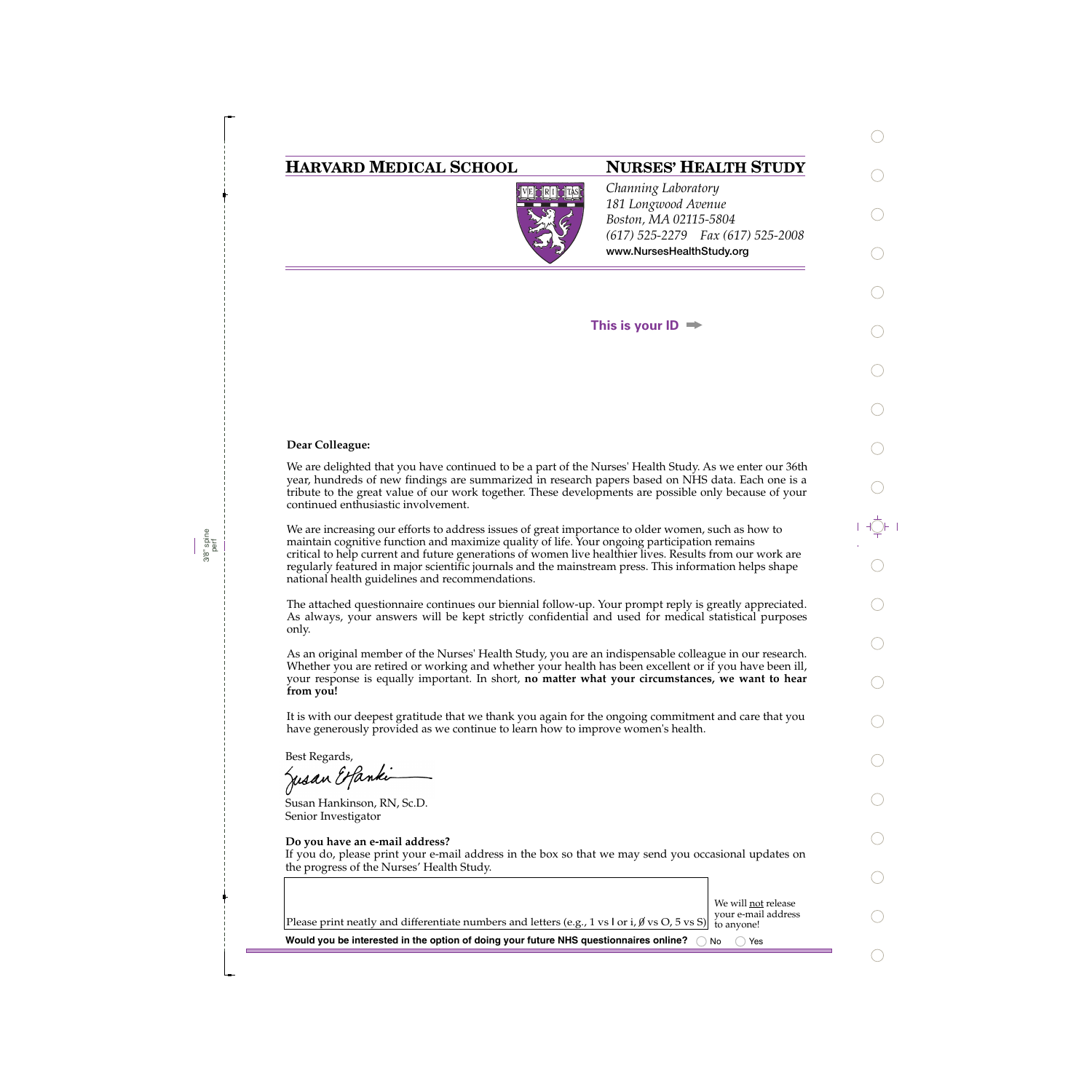# INSTRUCTIONS

**USE A NO. 2 PENCIL ONLY**

Please use an ordinary No. 2 pencil to answer all questions. Fill in the appropriate response circles completely. The form is designed to be read by optical-scanning equipment, so it is important that you keep any write-in responses **within** the spaces provided and erase any incorrect marks completely. If you have comments, please write them on a separate piece of paper.

**Please fill in the** circles completely. **Do not mark this way:** ⊘ **%** ●

**1. What is your current weight?**

EXAMPLE 1: **Write your weight in** 

| $\cdots$               |  |
|------------------------|--|
| the boxes              |  |
|                        |  |
| and fill in the circle |  |
| corresponding to the   |  |
| figure at the head of  |  |
| each column.           |  |
|                        |  |

**0 1 2 1**<br><sup>1</sup><sup>1</sup> **1 2 0 0 1 2**

**7 8 9**

> **8 9**

**NOTE: POUNDS It is important that you write in your weight in addition to completing the corresponding circles. This allows us to confirm that the correct circles have been filled in.**

**EXAMPLE 2:** Mark "Yes" bubble <u>and</u> Year of Diagnosis bubble for each illness you **have had diagnosed.**



- Carefully remove the cover letter (to preserve confidentiality) and return the questionnaire in the enclosed postage-paid envelope.
- If your name and address as printed on this questionnaire are no longer correct or are incomplete, or if you are providing your e-mail address, please make any necessary changes on the letter and return it to us.
- Thank you for completing the 2012 Nurses' Health Study Questionnaire.

The risk of breach of confidentiality associated with participation in this study is very small. Your choice to participate in this study is completely voluntary and you may decline or withdraw at any time without penalty. Although complete information is important to the study, you may skip any question you do not wish to answer. You will not receive monetary compensation for participating. If you have any questions regarding your rights as a research participant, you are encouraged to call a representative of the Human Subjects Committee at the Brigham and Women's Hospital (617-424-4100). **Federal research regulations require us to include the following information:** There are no direct benefits to you from participating in this study.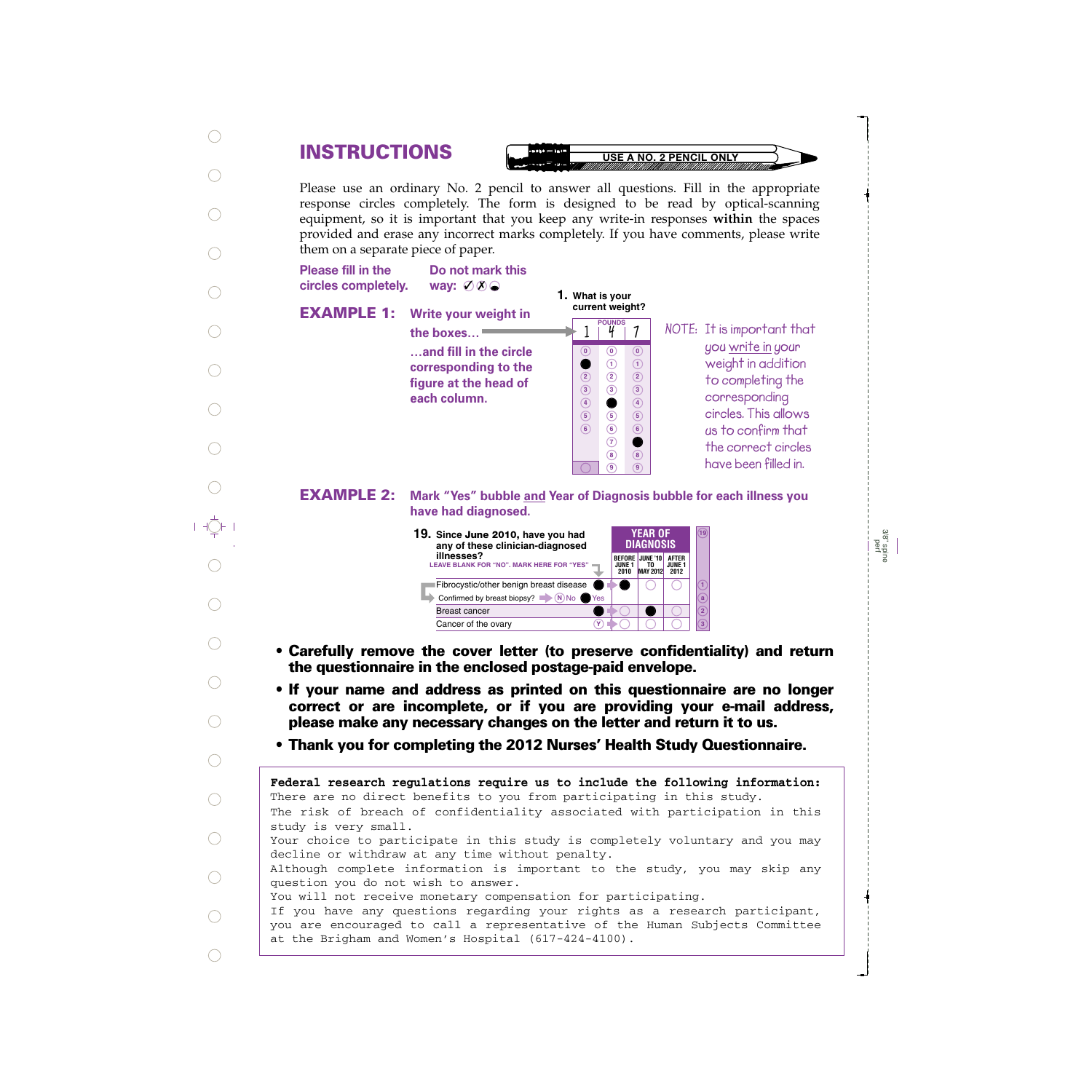|                                  | <b>NURSES' HEALTH STUDY</b><br><b>HARVARD MEDICAL SCHOOL</b><br>a ka<br>Page 1                                                          |                                                                                                                                                                                                                                                                                                                                         |
|----------------------------------|-----------------------------------------------------------------------------------------------------------------------------------------|-----------------------------------------------------------------------------------------------------------------------------------------------------------------------------------------------------------------------------------------------------------------------------------------------------------------------------------------|
|                                  |                                                                                                                                         | $1)$ (2) (3) (4) (5)                                                                                                                                                                                                                                                                                                                    |
| <b>PLEASE USE PENCIL!</b>        |                                                                                                                                         | 6(7)(8)(9)(10)                                                                                                                                                                                                                                                                                                                          |
| 1. What is your                  |                                                                                                                                         | $\boxed{12}$ $\boxed{13}$ $\boxed{14}$ $\boxed{11}$ $\boxed{12}$                                                                                                                                                                                                                                                                        |
| current weight?                  | 2. Do you currently smoke cigarettes?                                                                                                   |                                                                                                                                                                                                                                                                                                                                         |
|                                  | $\circ$ Yes $\rightarrow$ How many/day? $\circ$ 1–4<br>$\bigcirc$ 5-14<br>$15 - 24$<br>$25 - 34$<br>$35 - 44$<br>No                     | $45+$                                                                                                                                                                                                                                                                                                                                   |
|                                  | 3. Have you had your uterus removed?                                                                                                    |                                                                                                                                                                                                                                                                                                                                         |
| $\circledcirc$<br>$\circledcirc$ | $\circledcirc$<br>◯ No ◯ Yes Date of surgery: ◯ Before June 1, 2010<br>After June 1, 2010                                               |                                                                                                                                                                                                                                                                                                                                         |
| $\odot$<br>$\odot$               | $\odot$<br>4. Have you ever had either of your ovaries surgically removed?                                                              |                                                                                                                                                                                                                                                                                                                                         |
| $\circled{2}$<br>$\circled{2}$   | $\circled{2}$<br>$\bigcirc$ No $\bigcirc$ Yes $\longrightarrow$ a) How many ovaries do you have remaining?<br>One<br>None               |                                                                                                                                                                                                                                                                                                                                         |
| $\circled{3}$<br>$\circled{3}$   | $\circled{3}$<br>5. Do you have a hearing problem?                                                                                      |                                                                                                                                                                                                                                                                                                                                         |
| $\circled{4}$<br>$\bigcirc$      | $\circled{4}$<br>$\bigcirc$ No<br>$\bigcirc$ Mild<br>$\bigcirc$ Moderate<br>() Severe                                                   |                                                                                                                                                                                                                                                                                                                                         |
| $\circled{5}$<br>$\circled{5}$   | $\circled{5}$<br>At what age did you first notice a change in your hearing?                                                             |                                                                                                                                                                                                                                                                                                                                         |
| $\circled{6}$<br>$\circled{6}$   | $\circled{6}$<br>$\bigcirc$ <30 $\bigcirc$ 30-39 $\bigcirc$ 40-44 $\bigcirc$ 45-49<br>$\bigcirc$ 50–54<br>$() 55 - 59$<br>$() 60 - 69$  | $\bigcirc$ Age 70+                                                                                                                                                                                                                                                                                                                      |
| $\circled{7}$                    | $\odot$<br>6. In the past 12 months, have you had ringing, roaring, or buzzing in your ears?                                            |                                                                                                                                                                                                                                                                                                                                         |
| $\circled{8}$<br>$\circledcirc$  | $\circled{8}$<br>$\bigcirc$ Never<br>◯ Once/week or less<br>$\bigcirc$ A few days/wk $\bigcirc$ Daily                                   |                                                                                                                                                                                                                                                                                                                                         |
|                                  | (9)<br>At what age did this first begin?<br>$\bigcirc$ <30 $\bigcirc$ 30-39<br>$() 40-49$<br>$() 55 - 59$<br>$() 60 - 69$               |                                                                                                                                                                                                                                                                                                                                         |
| 7.                               | $)$ Age 70+<br>Since June 2010, have you used Evista (raloxifene) or Nolvadex (tamoxifen)?                                              |                                                                                                                                                                                                                                                                                                                                         |
|                                  | ○ Yes → a) How many months have you used each drug during the 24 month period between June 2010 and June 2012?                          |                                                                                                                                                                                                                                                                                                                                         |
| $\bigcirc$ No                    | Not Used<br>$\bigcirc$ 1–4 months $\bigcirc$ 5–9<br>$\bigcirc$ 10–14<br>$\bigcirc$ 15-19<br>20-24 months Used only after 6/12<br>Evista |                                                                                                                                                                                                                                                                                                                                         |
|                                  | Nolvadex Not Used<br>$\bigcirc$ 15-19<br>$5 - 9$<br>() 10–14<br>20-24 months<br>$( ) 1-4$ months<br>Used only after 6/12                |                                                                                                                                                                                                                                                                                                                                         |
|                                  | b) Are you currently using Evista or Nolvadex? $\bigcirc$ No, not currently<br>$\bigcirc$ Yes, Evista<br>() Yes, Nolvadex               |                                                                                                                                                                                                                                                                                                                                         |
|                                  | Since June 2010, have you used prescription female hormones? (Not including over-the-counter/herbal/soy preparations.)                  |                                                                                                                                                                                                                                                                                                                                         |
|                                  | $\bigcirc$ Yes $\blacktriangleright$ a) How many months did you use hormones since June 2010?                                           |                                                                                                                                                                                                                                                                                                                                         |
| $\bigcirc$ No                    | $\bigcirc$ 1–4 months $\bigcirc$ 5–9 $\bigcirc$ 10–14 $\bigcirc$ 15–19<br>$\bigcirc$ 20-25<br>$26 - 30$<br>$() 31 - 35$<br>$36+$ months |                                                                                                                                                                                                                                                                                                                                         |
|                                  | $\bigcirc$ Yes<br>b) Are you currently using them (within the last month)?<br>$\bigcirc$ No If No, skip to Part d.                      |                                                                                                                                                                                                                                                                                                                                         |
|                                  | c) Mark the type(s) of hormones you are CURRENTLY using:                                                                                | $\circledcirc\circledcirc\circ$                                                                                                                                                                                                                                                                                                         |
|                                  | Estrogen/<br>$\bigcirc$ Prempro $\bigcirc$ Oral Premarin or conjugated estrogens<br>Patch Estrogen Vaginal Estrogen                     | $\mathfrak{D} \mathfrak{D} \mathfrak{D}$                                                                                                                                                                                                                                                                                                |
|                                  | <b>Combination</b><br>Estrace C Estrogen gels, creams, or sprays on skin<br><b>Estratest</b><br>$\bigcirc$ Ogen                         | $2)$ $2)$ $2)$                                                                                                                                                                                                                                                                                                                          |
|                                  | O Other Estrogen (specify in box below)                                                                                                 | $\bigcirc$ $\bigcirc$ $\bigcirc$                                                                                                                                                                                                                                                                                                        |
|                                  | $\bigcirc$ Vaginal<br>Progesterone/Progestin: O Provera/Cycrin/MPA<br>O Micronized (e.g., Prometrium)                                   | $\bigcirc$ $\bigcirc$ $\bigcirc$ $\bigcirc$                                                                                                                                                                                                                                                                                             |
|                                  | $\bigcirc$ Other progesterone (specify type)                                                                                            | 5(5(5)                                                                                                                                                                                                                                                                                                                                  |
|                                  | Other hormones CURRENTLY used (e.g., Tri-est), Specify:                                                                                 | 666                                                                                                                                                                                                                                                                                                                                     |
|                                  | d) If you used oral conjugated estrogen (e.g., Premarin) since June 2010, what dose did you usually take?                               | $\mathcal{D}\mathcal{D}\mathcal{D} \mathbf{0}\rangle$                                                                                                                                                                                                                                                                                   |
|                                  | $\bigcirc$ .30 mg/day or less $\bigcirc$ .45 mg/day $\bigcirc$ .625 mg/day $\bigcirc$ .9 mg/day                                         | $\begin{picture}(150,15) \put(0,0){\line(1,0){155}} \put(150,0){\line(1,0){155}} \put(150,0){\line(1,0){155}} \put(150,0){\line(1,0){155}} \put(150,0){\line(1,0){155}} \put(150,0){\line(1,0){155}} \put(150,0){\line(1,0){155}} \put(150,0){\line(1,0){155}} \put(150,0){\line(1,0){155}} \put(150,0){\line(1,0){155}} \put(150,0){\$ |
|                                  | $\bigcirc$ 1.25 mg/day or higher<br>( )<br>Unsure<br>Did not take oral conjugated estrogen                                              | $\left( 9\right)  \left( 9\right)$                                                                                                                                                                                                                                                                                                      |
| 9.                               | How many hours each week do you participate in any groups such as a social or work group, church-connected                              |                                                                                                                                                                                                                                                                                                                                         |
|                                  | group, self-help group, charity, public service or community group?                                                                     |                                                                                                                                                                                                                                                                                                                                         |
| <b>None</b>                      | $\bigcap$ 1 to 2 hours<br>$\bigcirc$ 3 to 5 hours<br>$\bigcirc$ 6 to 10 hours<br>11 to 15 hours<br>16 or more hours                     |                                                                                                                                                                                                                                                                                                                                         |
|                                  | 10. How often do you go to religious meetings or services?                                                                              |                                                                                                                                                                                                                                                                                                                                         |
|                                  | More than once a week $\bigcirc$ Once a week<br>$\bigcirc$ 1 to 3 times per month<br>Less than once per month<br>Never or almost never  |                                                                                                                                                                                                                                                                                                                                         |
|                                  | ${\bf 11.}$ Apart from your children, how many relatives do you have with whom you feel close?                                          |                                                                                                                                                                                                                                                                                                                                         |
|                                  | $\bigcirc$ 1 to 2<br>3 to 5<br>$\bigcirc$ 6 to 9<br>10 or more                                                                          |                                                                                                                                                                                                                                                                                                                                         |
| <b>None</b>                      |                                                                                                                                         | $\overline{12}$                                                                                                                                                                                                                                                                                                                         |
|                                  | 12. How many close friends do you have?                                                                                                 |                                                                                                                                                                                                                                                                                                                                         |
| <b>None</b>                      | $\bigcap$ 1 to 2<br>3 to 5<br>6 to 9<br>$($ )<br>10 or more                                                                             |                                                                                                                                                                                                                                                                                                                                         |
|                                  | $13.$ Is there any one special person you know that you feel very close to; someone you feel you can share                              | 13                                                                                                                                                                                                                                                                                                                                      |
|                                  | confidences and feelings with?                                                                                                          |                                                                                                                                                                                                                                                                                                                                         |
| $Yes \rightarrow$                | a) How often do you see or talk to this person?                                                                                         | $\mathbf{a}$                                                                                                                                                                                                                                                                                                                            |
| <b>No</b>                        | Daily<br>◯ Weekly ◯ Monthly<br>Several times/year<br>Once/year or less                                                                  |                                                                                                                                                                                                                                                                                                                                         |
|                                  | ${\bf 14.}$ Can you count on anyone to provide you with emotional support (talking over problems or helping you make a                  |                                                                                                                                                                                                                                                                                                                                         |
| difficult decision)?             |                                                                                                                                         |                                                                                                                                                                                                                                                                                                                                         |
| () None of the time              | $\bigcap$ A little of the time<br>◯ Some of the time<br>() Most of the time<br>All of the time                                          |                                                                                                                                                                                                                                                                                                                                         |
|                                  | 15. How many people can you count on to provide you with emotional support?                                                             | 15                                                                                                                                                                                                                                                                                                                                      |
| ○ None                           | One<br>$)$ Two<br>() Three or more                                                                                                      |                                                                                                                                                                                                                                                                                                                                         |
|                                  | 16. Do you usually use a cane, walker or wheelchair/scooter?<br><b>No</b><br>Cane<br>Walker<br>Wheelchair/scooter                       |                                                                                                                                                                                                                                                                                                                                         |
|                                  | Do you have difficulty with your balance?<br>$($ )                                                                                      |                                                                                                                                                                                                                                                                                                                                         |
| <b>No</b>                        | Occasionally<br><b>Often</b>                                                                                                            |                                                                                                                                                                                                                                                                                                                                         |
| $\rightarrow$                    | 18. Number of times you have fallen to the ground in the past year:<br>$\overline{2}$<br>3<br>-5<br>6<br>$\overline{4}$<br>7            |                                                                                                                                                                                                                                                                                                                                         |
| None                             | ( ) 8<br>9 or more<br>Were any of the falls on the stairs inside your home?                                                             |                                                                                                                                                                                                                                                                                                                                         |

3/8" spine perf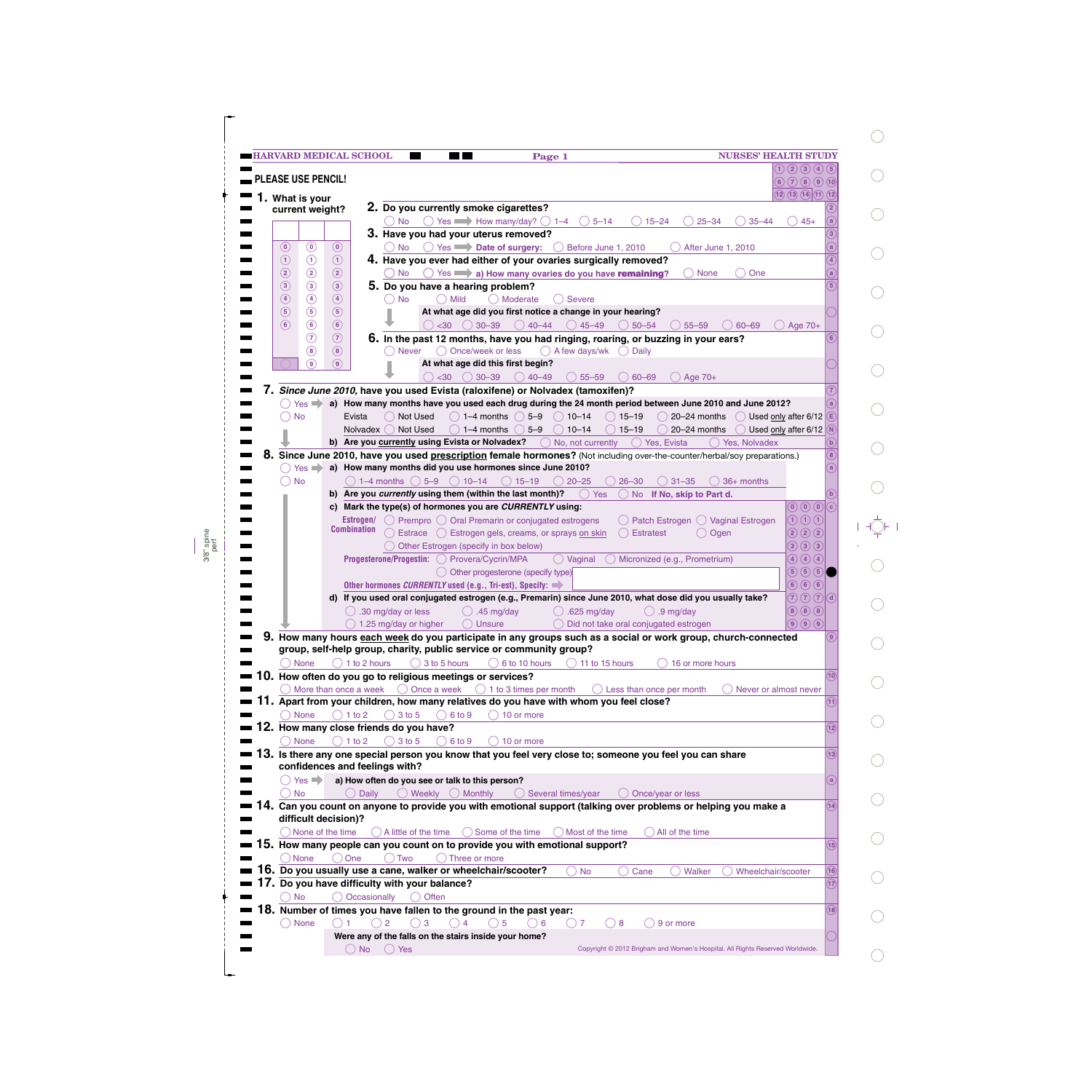| <b>HARVARD MEDICAL SCHOOL</b>                                                       |                                                                                                        |                                                                                                                     |               | Page 2                                  |     | <u>a sa Bara</u>                                                                                                                                                                                                                                                                                    |                                 |                                  |              |                                                                                                                                                                                                                                                                                                                                                                                                                                                                                                        |                               | NHS $12 L$      |
|-------------------------------------------------------------------------------------|--------------------------------------------------------------------------------------------------------|---------------------------------------------------------------------------------------------------------------------|---------------|-----------------------------------------|-----|-----------------------------------------------------------------------------------------------------------------------------------------------------------------------------------------------------------------------------------------------------------------------------------------------------|---------------------------------|----------------------------------|--------------|--------------------------------------------------------------------------------------------------------------------------------------------------------------------------------------------------------------------------------------------------------------------------------------------------------------------------------------------------------------------------------------------------------------------------------------------------------------------------------------------------------|-------------------------------|-----------------|
| 19. Since June 2010, have you had<br>any of these clinician-diagnosed<br>illnesses? |                                                                                                        | <b>YEAR OF</b><br><b>DIAGNOSIS</b>                                                                                  |               | (19)                                    |     | 20. Have you ever had any of these clinician-diagnosed<br>illnesses or procedures?                                                                                                                                                                                                                  |                                 |                                  |              | <b>YEAR OF FIRST DIAGNOSIS</b>                                                                                                                                                                                                                                                                                                                                                                                                                                                                         |                               | $\overline{20}$ |
| LEAVE BLANK FOR "NO". MARK HERE FOR "YES"                                           | <b>JUNE 1</b><br>2010                                                                                  | BEFORE JUNE '10 AFTER<br><b>TO</b><br>MAY 2012 2012                                                                 | <b>JUNE 1</b> |                                         |     | <b>LEAVE BLANK FOR "NO".</b><br><b>MARK HERE FOR "YES"</b>                                                                                                                                                                                                                                          |                                 | 2001 or 2002-<br>Before          | 2005         | $2006 -   2010 -   2012 +  $<br>2009                                                                                                                                                                                                                                                                                                                                                                                                                                                                   | 2011                          |                 |
| Fibrocystic/other benign breast disease $(Y)$                                       |                                                                                                        |                                                                                                                     |               | 1                                       |     | Lou Gehrig's disease/                                                                                                                                                                                                                                                                               |                                 |                                  |              |                                                                                                                                                                                                                                                                                                                                                                                                                                                                                                        |                               |                 |
| Confirmed by breast biopsy? $\blacksquare$ (N) No (Y) Yes<br><b>Breast cancer</b>   | (Y)                                                                                                    |                                                                                                                     |               | $\left  \mathbf{a} \right $<br>$\Omega$ |     | Amyotrophic Lateral Sclerosis                                                                                                                                                                                                                                                                       | $\Omega$                        |                                  |              |                                                                                                                                                                                                                                                                                                                                                                                                                                                                                                        |                               |                 |
| Cancer of the ovary                                                                 | $\circledcirc$                                                                                         |                                                                                                                     |               | $\boxed{3}$                             |     | Non-Alzheimer dementia<br>(e.g., Lewy body, vascular, FTD)                                                                                                                                                                                                                                          | $(\mathsf{Y})$                  |                                  |              |                                                                                                                                                                                                                                                                                                                                                                                                                                                                                                        |                               |                 |
| Colon or rectal polyp (benign)                                                      | $\left(\overline{\mathsf{Y}}\right)$                                                                   |                                                                                                                     |               | $\sqrt{4}$                              |     | Alzheimer's disease                                                                                                                                                                                                                                                                                 | $\circled{r}$                   |                                  |              |                                                                                                                                                                                                                                                                                                                                                                                                                                                                                                        |                               |                 |
| Cancer of the colon or rectum                                                       | $(\lambda)$                                                                                            |                                                                                                                     |               | $\boxed{5}$                             |     | <b>Shingles</b>                                                                                                                                                                                                                                                                                     | $\circled{r}$                   |                                  |              |                                                                                                                                                                                                                                                                                                                                                                                                                                                                                                        |                               |                 |
| Cancer of the lung                                                                  | $\left(\overline{\mathsf{Y}}\right)$                                                                   |                                                                                                                     |               | $\widehat{\mathbf{6}}$                  |     | Increased eye pressure in                                                                                                                                                                                                                                                                           |                                 |                                  |              |                                                                                                                                                                                                                                                                                                                                                                                                                                                                                                        |                               |                 |
| Melanoma                                                                            | $\left( \widehat{\mathsf{Y}}\right)$                                                                   |                                                                                                                     |               | 7                                       |     | either eye (over 25 mm/Hg)                                                                                                                                                                                                                                                                          | (Y)                             |                                  |              |                                                                                                                                                                                                                                                                                                                                                                                                                                                                                                        |                               |                 |
| Basal cell skin cancer<br>Squamous cell skin cancer                                 | $\left(\overline{\mathsf{Y}}\right)$<br>$\left(\overline{\mathsf{Y}}\right)$                           |                                                                                                                     |               | $\boxed{8}$<br>ூ                        |     | Osteoarthritis<br>Sleep apnea, Dr. Dx                                                                                                                                                                                                                                                               | $\circledcirc$<br>$\circled{r}$ |                                  |              |                                                                                                                                                                                                                                                                                                                                                                                                                                                                                                        |                               |                 |
| Chronic lymphocytic leukemia                                                        | $(\lambda)$                                                                                            |                                                                                                                     |               | $\overline{10}$                         |     | Asthma, Dr. Dx                                                                                                                                                                                                                                                                                      | $\circled{r}$                   |                                  |              |                                                                                                                                                                                                                                                                                                                                                                                                                                                                                                        |                               |                 |
| Other cancer                                                                        | $(\lambda)$                                                                                            |                                                                                                                     |               | (11)                                    |     | Emphysema or                                                                                                                                                                                                                                                                                        |                                 |                                  |              |                                                                                                                                                                                                                                                                                                                                                                                                                                                                                                        |                               |                 |
| Specify site of other cancer                                                        |                                                                                                        |                                                                                                                     |               |                                         |     | Chronic bronchitis, Dr. Dx                                                                                                                                                                                                                                                                          | (Y)                             |                                  |              |                                                                                                                                                                                                                                                                                                                                                                                                                                                                                                        |                               |                 |
| (e.g., endometrium, pancreas)                                                       |                                                                                                        |                                                                                                                     |               |                                         |     | Vitiligo, Dr. Dx                                                                                                                                                                                                                                                                                    | $\circledcirc$                  |                                  |              |                                                                                                                                                                                                                                                                                                                                                                                                                                                                                                        |                               |                 |
| Diabetes mellitus                                                                   | $(\lambda)$                                                                                            |                                                                                                                     |               | (12)                                    |     | Alopecia areata Dr. Dx                                                                                                                                                                                                                                                                              | $\left( Y\right)$               |                                  |              |                                                                                                                                                                                                                                                                                                                                                                                                                                                                                                        |                               |                 |
| Elevated cholesterol                                                                | $(\mathbf{Y})$<br>$(\lambda)$                                                                          |                                                                                                                     |               | $\widehat{13}$<br>$\overline{14}$       |     | Cholecystectomy                                                                                                                                                                                                                                                                                     | $\circled{r}$                   |                                  |              |                                                                                                                                                                                                                                                                                                                                                                                                                                                                                                        |                               |                 |
| High blood pressure<br>Myocardial infarction (heart attack)                         | $(\overline{Y})$ $\Box$                                                                                |                                                                                                                     |               | $\overline{15}$                         |     | Vertebral (spine) fracture,<br>X-ray confirmed                                                                                                                                                                                                                                                      | (Y)                             |                                  |              |                                                                                                                                                                                                                                                                                                                                                                                                                                                                                                        |                               |                 |
| $\bigcap_{N \geq 0} N \geq N$ Yes<br>Hospitalized for MI?                           |                                                                                                        |                                                                                                                     |               | a                                       |     | Deep vein thrombosis                                                                                                                                                                                                                                                                                | $\circled{r}$                   |                                  |              |                                                                                                                                                                                                                                                                                                                                                                                                                                                                                                        |                               |                 |
| Angina pectoris                                                                     | $\circled{r}$                                                                                          |                                                                                                                     |               | (16)                                    |     | Hypothyroidism                                                                                                                                                                                                                                                                                      | $\circ$                         |                                  |              |                                                                                                                                                                                                                                                                                                                                                                                                                                                                                                        |                               |                 |
| Confirmed by angiogram? $N \wedge N$ No $(Y)$ Yes                                   |                                                                                                        |                                                                                                                     |               | $\left[ a\right]$                       | 21. | In the past two years have you had:                                                                                                                                                                                                                                                                 |                                 |                                  |              | Yes, for                                                                                                                                                                                                                                                                                                                                                                                                                                                                                               | Yes, for                      |                 |
| Coronary bypass, angioplasty, or stent                                              | $\left(\gamma\right)$                                                                                  |                                                                                                                     |               | (17)                                    |     | (If yes, mark all that apply.)                                                                                                                                                                                                                                                                      |                                 | No                               |              | screening                                                                                                                                                                                                                                                                                                                                                                                                                                                                                              | symptoms                      |                 |
| Congestive heart failure                                                            | $\circled{r}$                                                                                          |                                                                                                                     |               | $\widehat{B}$                           |     | A physical exam?                                                                                                                                                                                                                                                                                    |                                 | (N)                              |              | $\circled{r}$                                                                                                                                                                                                                                                                                                                                                                                                                                                                                          | $(\lambda)$                   |                 |
| Stroke (CVA)<br>TIA (Transient ischemic attack)                                     | $(\mathbf{Y})$<br>$(\mathbf{Y})$                                                                       |                                                                                                                     |               | 19)<br>$\circledcirc$                   |     | Exam by eye doctor?<br>Mammogram?                                                                                                                                                                                                                                                                   |                                 | $\binom{N}{k}$<br>$\binom{N}{k}$ |              | $\circledcirc$<br>$\circled{r}$                                                                                                                                                                                                                                                                                                                                                                                                                                                                        | $\circledR$<br>$\circledcirc$ |                 |
| Peripheral artery disease or                                                        | (Y)                                                                                                    |                                                                                                                     |               | $\boxed{21}$                            |     | Fasting blood sugar?                                                                                                                                                                                                                                                                                |                                 | $\widehat{N}$                    |              | $\circledcirc$                                                                                                                                                                                                                                                                                                                                                                                                                                                                                         | $\circledcirc$                |                 |
| claudication of legs (not varicose veins)                                           |                                                                                                        |                                                                                                                     |               |                                         |     | Upper endoscopy                                                                                                                                                                                                                                                                                     | $(N)$ No                        | $(Y)$ Yes                        |              |                                                                                                                                                                                                                                                                                                                                                                                                                                                                                                        |                               |                 |
| Carotid surgery (Endarterectomy)                                                    | (Y)                                                                                                    |                                                                                                                     |               | (22)                                    |     | (Virtual) CT Colonoscopy?                                                                                                                                                                                                                                                                           | $(N)$ No                        | $(Y)$ Yes                        |              |                                                                                                                                                                                                                                                                                                                                                                                                                                                                                                        |                               |                 |
| Pulmonary embolus                                                                   | $\circled{r}$                                                                                          |                                                                                                                     |               | (23)                                    |     | Colonoscopy?                                                                                                                                                                                                                                                                                        | $(N)$ No                        | $(Y)$ Yes                        |              |                                                                                                                                                                                                                                                                                                                                                                                                                                                                                                        |                               |                 |
| Atrial fibrillation                                                                 | $(\Upsilon)$                                                                                           |                                                                                                                     |               | (24)                                    |     | Sigmoidoscopy?                                                                                                                                                                                                                                                                                      | $(N)$ No                        | $(Y)$ Yes                        |              |                                                                                                                                                                                                                                                                                                                                                                                                                                                                                                        |                               |                 |
| ICD-Implantable Defibrillator<br>Osteoporosis                                       | $\left(\overline{\textbf{Y}}\right)$<br>$\mathcal{F}$                                                  |                                                                                                                     |               | $\sqrt{25}$<br>26                       |     | Initial reason(s) you had Colonoscopy/Sigmoidoscopy?<br>() Visible blood                                                                                                                                                                                                                            |                                 | Occult fecal blood               |              |                                                                                                                                                                                                                                                                                                                                                                                                                                                                                                        | Abdominal pain                | $\mathbf{a}$    |
| Hip replacement                                                                     | $\left( \mathrm{V}\right)$<br>$\blacktriangleright$ ( )                                                |                                                                                                                     |               | (27)                                    |     | Diarrhea/constipation                                                                                                                                                                                                                                                                               |                                 | Family history of colon cancer   |              |                                                                                                                                                                                                                                                                                                                                                                                                                                                                                                        |                               |                 |
| Hip fracture                                                                        | $\odot$ $\blacktriangleright$ $\odot$                                                                  |                                                                                                                     |               | (28)                                    |     | Barium enema                                                                                                                                                                                                                                                                                        |                                 |                                  |              | Follow-up of (virtual) CT colonoscopy                                                                                                                                                                                                                                                                                                                                                                                                                                                                  |                               |                 |
| Hyperparathyroidism                                                                 | $\odot \blacklozenge \odot$                                                                            |                                                                                                                     |               | (29)                                    |     | Prior polyps                                                                                                                                                                                                                                                                                        |                                 |                                  |              | Asymptomatic or routine screening                                                                                                                                                                                                                                                                                                                                                                                                                                                                      |                               |                 |
| Glaucoma                                                                            | (Y)                                                                                                    |                                                                                                                     |               | (30)                                    |     | 22. Is this your correct date of birth?                                                                                                                                                                                                                                                             |                                 |                                  |              |                                                                                                                                                                                                                                                                                                                                                                                                                                                                                                        |                               |                 |
| Macular degeneration of retina                                                      | $(\overline{\mathsf{Y}})$<br>$\left( \begin{array}{c} \end{array} \right)$                             |                                                                                                                     |               | (31)                                    |     | $\bigcap$ Yes<br>If no, please                                                                                                                                                                                                                                                                      |                                 |                                  |              |                                                                                                                                                                                                                                                                                                                                                                                                                                                                                                        |                               |                 |
| Cataract-1st Diagnosis (Dx)<br>Cataract extraction                                  | $\circledcirc$                                                                                         |                                                                                                                     |               | (32)<br>(33)                            |     | write correct<br>( )No<br>$\Rightarrow$<br>date.                                                                                                                                                                                                                                                    |                                 | <b>MONTH</b>                     |              | <b>DAY</b>                                                                                                                                                                                                                                                                                                                                                                                                                                                                                             | <b>YEAR</b>                   |                 |
| Parkinson's disease                                                                 | $\left(\overline{\mathsf{Y}}\right)$<br>$\left( \begin{array}{c} \end{array} \right)$<br>$\circled{r}$ |                                                                                                                     |               | (34)                                    | 23. | Current usual blood pressure (if checked within 2 years):                                                                                                                                                                                                                                           |                                 |                                  |              |                                                                                                                                                                                                                                                                                                                                                                                                                                                                                                        |                               | 23)             |
| Ulcerative colitis/Crohn's                                                          | $^\circledR$<br>$\left( \begin{array}{c} \end{array} \right)$                                          |                                                                                                                     |               | (35)                                    |     | Systolic:<br>Unknown/Not checked within 2 years                                                                                                                                                                                                                                                     |                                 |                                  |              |                                                                                                                                                                                                                                                                                                                                                                                                                                                                                                        |                               | a               |
| Gastric or duodenal ulcer                                                           | $(\Upsilon)$                                                                                           |                                                                                                                     |               | (36)                                    |     | $\bigcirc$ <105 mmHg $\bigcirc$ 105-114                                                                                                                                                                                                                                                             | $()115 - 124$                   |                                  | $)125 - 134$ |                                                                                                                                                                                                                                                                                                                                                                                                                                                                                                        |                               |                 |
| Barrett's esophagus                                                                 | $\left(\overline{\mathsf{Y}}\right)$<br>$\blacktriangleright$ ( )                                      |                                                                                                                     |               | $\sqrt{37}$                             |     | $)145 - 154$<br>$)135 - 144$                                                                                                                                                                                                                                                                        | $()155 - 164$                   |                                  | $)165 - 174$ |                                                                                                                                                                                                                                                                                                                                                                                                                                                                                                        | $)175+$                       |                 |
| Kidney stones                                                                       | $\circled{r}$                                                                                          |                                                                                                                     |               | (38)                                    |     | Diastolic:<br>Unknown/Not checked within 2 years                                                                                                                                                                                                                                                    |                                 |                                  |              |                                                                                                                                                                                                                                                                                                                                                                                                                                                                                                        |                               | $\mathbf{b}$    |
| SLE (systemic lupus)                                                                | $\circled{r}$<br>$\rightarrow$ $\circ$                                                                 |                                                                                                                     |               | (39)                                    |     | $\bigcirc$ <65 mmHg $\bigcirc$ 65-74                                                                                                                                                                                                                                                                | $()75 - 84$                     |                                  | $( )85 - 89$ |                                                                                                                                                                                                                                                                                                                                                                                                                                                                                                        |                               |                 |
| Rheumatoid arthritis, clinician Dx                                                  | $\Omega \rightarrow \Omega$                                                                            |                                                                                                                     | ∩             | (40)                                    |     | $90 - 94$<br>$\bigcirc$ 95–104                                                                                                                                                                                                                                                                      | $\bigcirc$ 105+                 |                                  |              |                                                                                                                                                                                                                                                                                                                                                                                                                                                                                                        |                               |                 |
| Gout<br>Depression, clinician Dx                                                    | $\odot \blacklozenge \odot$<br>$\circledcirc$                                                          |                                                                                                                     | ∩             | (41)<br>(42)                            |     | <b>24. Your resting pulse rate:</b> (please take after sitting for 5 min.) $\boxed{24}$<br>$\bigcirc$ Unsure                                                                                                                                                                                        |                                 |                                  |              |                                                                                                                                                                                                                                                                                                                                                                                                                                                                                                        |                               |                 |
| Other major illness or surgery since                                                | $\circled{r}$                                                                                          |                                                                                                                     |               | (43)                                    |     | $($ $)<$ 55/min<br>$( )55 - 59$                                                                                                                                                                                                                                                                     | $( )60 - 64$                    |                                  | $65 - 69$    |                                                                                                                                                                                                                                                                                                                                                                                                                                                                                                        | $70 - 74$                     |                 |
| June 2010                                                                           |                                                                                                        |                                                                                                                     |               |                                         |     | $75 - 79$<br>$( )80 - 84$                                                                                                                                                                                                                                                                           | $285 - 89$                      |                                  | $)90 - 99$   |                                                                                                                                                                                                                                                                                                                                                                                                                                                                                                        | $100$ or more                 |                 |
| Please specify:<br>Date:                                                            |                                                                                                        |                                                                                                                     |               |                                         |     | 25. How many natural teeth do you currently have                                                                                                                                                                                                                                                    |                                 |                                  |              |                                                                                                                                                                                                                                                                                                                                                                                                                                                                                                        |                               | $^{25}$         |
|                                                                                     |                                                                                                        |                                                                                                                     |               |                                         |     | (with or without crowns)?                                                                                                                                                                                                                                                                           |                                 |                                  |              |                                                                                                                                                                                                                                                                                                                                                                                                                                                                                                        |                               |                 |
|                                                                                     |                                                                                                        | $\hspace{0.38cm} \mathfrak{d}\oplus\mathfrak{d}\oplus\mathfrak{d}\oplus\mathfrak{d}\oplus\mathfrak{d}$<br>202020202 |               |                                         |     | ( ) None<br>$()1 - 10$                                                                                                                                                                                                                                                                              | $()11 - 16$                     |                                  | $()17 - 24$  |                                                                                                                                                                                                                                                                                                                                                                                                                                                                                                        | $25 - 32$                     |                 |
|                                                                                     |                                                                                                        | $\bigcircled{4}$ $\bigcircled{4}$ $\bigcircled{4}$ $\bigcircled{4}$ $\bigcircled{4}$ $\bigcircled{4}$               |               |                                         |     | $\odot$ $\odot$ $\odot$                                                                                                                                                                                                                                                                             |                                 |                                  |              | $\begin{array}{ c c c c c }\hline \textbf{0}&\textbf{1}&\textbf{2}&\textbf{3}&\textbf{4}&\textbf{5}&\textbf{6}&\textbf{7}&\textbf{8}&\textbf{9}&\textbf{4} \end{array}$                                                                                                                                                                                                                                                                                                                                |                               |                 |
|                                                                                     |                                                                                                        |                                                                                                                     |               |                                         |     | $\textcircled{\scriptsize{0}} \textcircled{\scriptsize{1}} \textcircled{\scriptsize{2}} \textcircled{\scriptsize{3}} \textcircled{\scriptsize{4}} \textcircled{\scriptsize{5}} \textcircled{\scriptsize{6}} \textcircled{\scriptsize{7}} \textcircled{\scriptsize{8}} \textcircled{\scriptsize{9}}$ |                                 |                                  |              | $\begin{array}{ c c c c c }\hline \textcircled{1} & \textcircled{1} & \textcircled{2} & \textcircled{3} & \textcircled{4} & \textcircled{5} & \textcircled{6} & \textcircled{7} & \textcircled{8} & \textcircled{9} & \textcircled{8} & \textcircled{9} & \textcircled{9} & \textcircled{9} & \textcircled{9} & \textcircled{9} & \textcircled{9} & \textcircled{9} & \textcircled{9} & \textcircled{9} & \textcircled{9} & \textcircled{9} & \textcircled{9} & \textcircled{9} & \textcircled{9} & \$ |                               |                 |
|                                                                                     |                                                                                                        |                                                                                                                     |               |                                         |     |                                                                                                                                                                                                                                                                                                     |                                 |                                  |              |                                                                                                                                                                                                                                                                                                                                                                                                                                                                                                        |                               |                 |

 $\bigcirc$ 

 $\bigcirc$ 

3/8" spine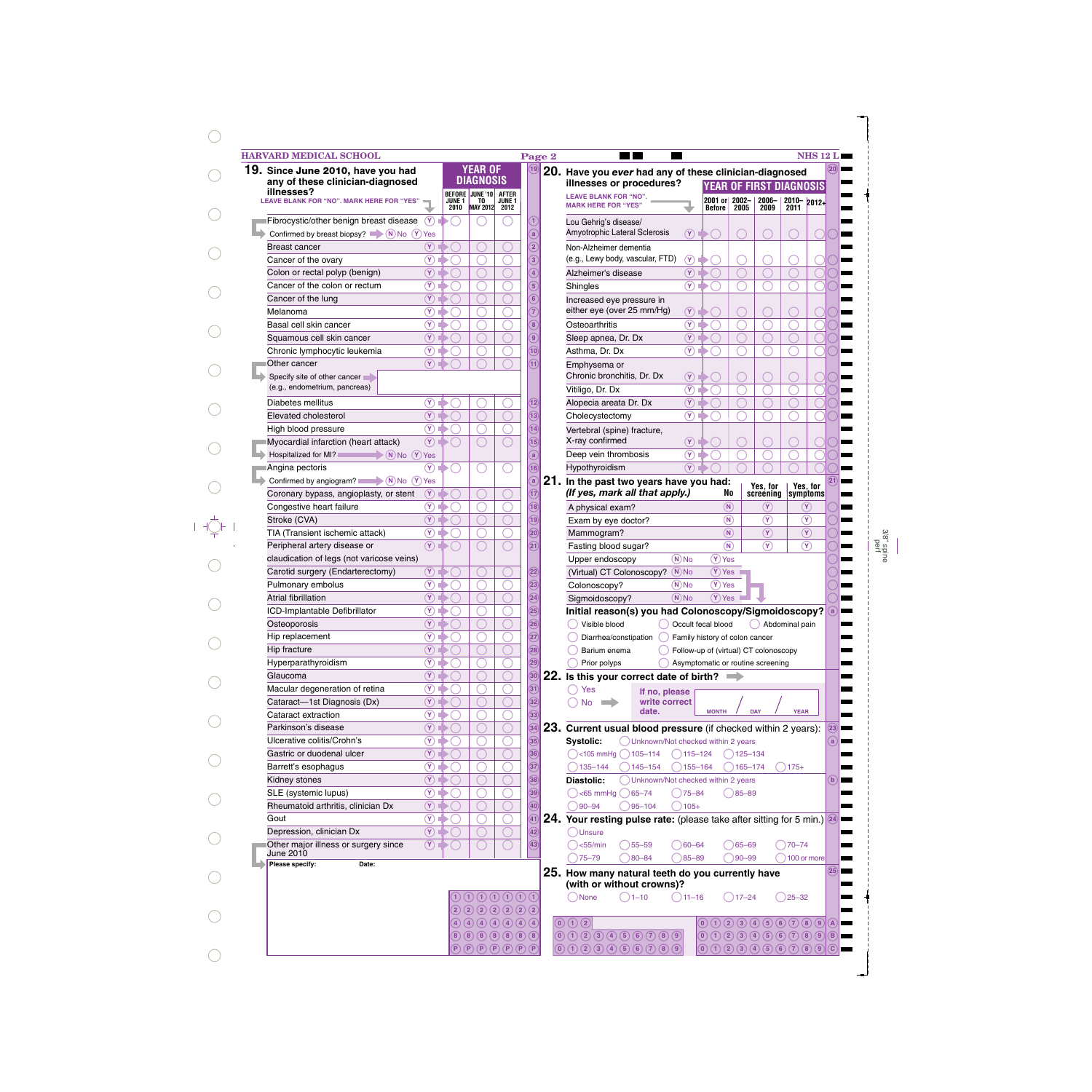| <b>HARVARD MEDICAL SCHOOL</b>                                                                            |                                                                                 | Page 3 | <b>NURSES' HEALTH STUDY</b>                                                                                                                                                                |                             |
|----------------------------------------------------------------------------------------------------------|---------------------------------------------------------------------------------|--------|--------------------------------------------------------------------------------------------------------------------------------------------------------------------------------------------|-----------------------------|
| Acetaminophen (e.g., Tylenol)                                                                            |                                                                                 |        | 26. Regular Medication (Mark if used regularly in past 2 years.) <sup>26</sup> 29. Have you established any form of advance care<br>planning for yourself in the event of serious illness? |                             |
| Days/week:<br>$2 - 3$<br>$4 - 5$<br>Total tabs/wk:<br>$) 1 - 2$<br>$3 - 5$<br>$6 - 14$                   | $6+$ days<br>$15+$ tab                                                          |        | (Mark all that apply.)<br>Health care proxy/durable power of attorney for healthcare                                                                                                       |                             |
| $\bigcirc$ "Baby" or low dose aspirin (100 mg or less/tablet)                                            |                                                                                 |        | Physician Orders for Life Sustaining Treatment (POLST)                                                                                                                                     |                             |
| $2 - 3$<br>Days/week:<br>$(\ )$<br>$4 - 5$                                                               | 6+ days                                                                         |        | Living will $\bigcirc$ Not sure<br>Other<br>$(\ )$<br>None of these                                                                                                                        |                             |
| $3 - 5$<br>Total tabs/wk:<br>$1 - 2$<br>$6 - 14$                                                         | $15+$ tab                                                                       |        | 30. Have any of the following biological relatives had                                                                                                                                     |                             |
| $\bigcirc$ Aspirin or aspirin-containing products (325 mg or more/tablet)                                |                                                                                 |        | breast cancer?                                                                                                                                                                             |                             |
| $2 - 3$<br>$4 - 5$<br>Days/week:                                                                         | $6+$ days                                                                       |        | Sister<br>Daughter: diagnosed before age 50                                                                                                                                                |                             |
| $3 - 5$<br>Total tabs/wk:<br>$) 1 - 2$<br>$6 - 14$                                                       | $15+$ tab                                                                       |        | Daughter: age 50+<br>None of these relatives<br>$(\ )$                                                                                                                                     |                             |
| Ubuprofen (e.g., Advil, Motrin, Nuprin)                                                                  |                                                                                 |        | 31. Have any of the following biological relatives had                                                                                                                                     | 31                          |
| Days/week:<br>$2 - 3$<br>$4 - 5$                                                                         | $6+$ days                                                                       |        | ovarian cancer?                                                                                                                                                                            |                             |
| Total tabs/wk:<br>$() 1-2$<br>$3 - 5$<br>$6 - 14$                                                        | $15+$ tab                                                                       |        | Sister<br>None of these relatives<br>Daughter                                                                                                                                              |                             |
| Celebrex (COX-2 inhibitors)                                                                              |                                                                                 |        | 32. Have any of your siblings, your children, or your                                                                                                                                      | 32)                         |
| Days/week:<br>$2 - 3$<br>$4 - 5$<br>()1                                                                  | $6+$ days                                                                       |        | parents been diagnosed with Ulcerative Colitis or                                                                                                                                          |                             |
| Other anti-inflammatory analgesics, 2+ times/week                                                        |                                                                                 |        | <b>Crohns disease?</b>                                                                                                                                                                     |                             |
| (e.g., Aleve, Naprosyn, Relafen, Ketoprofen, Anaprox)                                                    |                                                                                 |        | $\bigcirc$ Yes, ulcerative colitis<br>No.<br>◯ Yes, Crohns disease                                                                                                                         |                             |
| Thiazide diuretic<br>Lasix                                                                               | Potassium                                                                       |        | 33. Have you ever been diagnosed with diverticulosis of the 33                                                                                                                             |                             |
| Calcium blocker (e.g., Calan, Procardia, Cardizem, Norvasc)                                              |                                                                                 |        | colon without diverticulitis or diverticular bleeding?                                                                                                                                     |                             |
| Beta-blocker (e.g., Inderal, Lopressor, Tenormin, Corgard)                                               |                                                                                 |        | ( ) No<br>$()$ Yes                                                                                                                                                                         |                             |
| ACE Inhibitors (e.g., Capoten, Vasotec, Zestril)                                                         |                                                                                 |        | 34. Have you ever been diagnosed with diverticulitis of the                                                                                                                                |                             |
| Angiotensin receptor blocker (e.g., Diovan, Losartan, Avapro)                                            |                                                                                 |        | colon that required antibiotics or hospitalization?                                                                                                                                        |                             |
| Other anti-hypertensive (e.g., clonidine, doxazosin)<br>Coumadin<br>Pradaxa                              | Plavix                                                                          |        | $\bigcirc$ Yes $\blacktriangleright$ a. Total number of episodes:<br><b>No</b><br>$\bigcirc$ 1 $\bigcirc$ 2 $\bigcirc$ 3 $\bigcirc$ 4 $\bigcirc$ 5+                                        |                             |
| Digoxin<br>Antiarrhythmic                                                                                |                                                                                 |        | b. Year(s) of all episodes:                                                                                                                                                                |                             |
| "Statin" cholesterol-lowering drug:                                                                      |                                                                                 |        | $()$ < 1992<br>$() '92-'93$<br>$'94 - 95$<br>$96 - 97$<br>$($ )                                                                                                                            |                             |
| $\bigcirc$ Mevacor (lovastatin) $\bigcirc$ Zocor (simvastatin) $\bigcirc$                                | Crestor                                                                         |        | $98 - 99$<br>$'00 - '01$<br>$'02 - '03$<br>$'04 - '05$                                                                                                                                     |                             |
| Pravachol (pravastatin) Ulipitor (atorvastatin) O                                                        | Other                                                                           |        | '06-'07<br>$\bigcirc$ '10-'11<br>$() '08-'09$<br>$2012+$                                                                                                                                   |                             |
| Other cholesterol-lowering drug                                                                          |                                                                                 |        | c. Surgery for diverticulitis?<br>$()$ Yes<br><b>No</b>                                                                                                                                    |                             |
| Steroids taken orally (e.g., Prednisone, Decadron, Medrol)                                               |                                                                                 |        | 35. Have you ever been diagnosed with diverticular                                                                                                                                         | 35)                         |
| Insulin<br>Metformin (glucophage)                                                                        | Actos                                                                           |        | bleeding that required blood transfusion and/or                                                                                                                                            |                             |
| Other oral hypoglycemic medication                                                                       |                                                                                 |        | hospitalization?                                                                                                                                                                           |                             |
| Opioid pain meds. (e.g., codeine, Percocet, Vicodin, tramadol)                                           |                                                                                 |        | $\bigcirc$ Yes $\Rightarrow$ a. Total number of episodes:<br>No.                                                                                                                           |                             |
| SSRIs (Celexa, Lexapro, Prozac, Paxil, Zoloft, Luvox,                                                    |                                                                                 |        | $\bigcirc$ 1 $\bigcirc$ 2 $\bigcirc$ 3 $\bigcirc$ 4 $\bigcirc$ 5+                                                                                                                          |                             |
| fluoxetine, citalopram)                                                                                  |                                                                                 |        | b. Year(s) of all episodes:                                                                                                                                                                |                             |
| Tricyclics (e.g., amitriptyline, nortriptyline, imipramine)                                              |                                                                                 |        | $()$ < 1992<br>'92-'93<br>$($ )<br>'94–'95<br>$96 - 97$                                                                                                                                    |                             |
| SNRIs/Other antidepressants (Wellbutrin, Effexor, Remeron,                                               |                                                                                 |        | $98 - 99$<br>$'00 - '01$<br>$'02 - '03$<br>$'04 - '05$<br>$'06 - '07$<br>$O' - 80'$<br>$\bigcirc$ '10-'11<br>$2012+$                                                                       |                             |
| Cymbalta, venlafaxine, bupropion)<br>Minor tranquilizers (e.g., Valium, alprazolam, lorazepam)           |                                                                                 |        | c. Surgery for diverticular bleeding?                                                                                                                                                      |                             |
| Prilosec, Nexium, Prevacid (Iansoprazole), Protonix, Aciphex                                             |                                                                                 |        | <b>No</b><br>Yes                                                                                                                                                                           |                             |
| H2 blocker (e.g., Pepcid, Zantac, ranitidine, famotidine)                                                |                                                                                 |        | 36. Have you ever had gastrointestinal bleeding that                                                                                                                                       | 36                          |
| Aricept, Exelon, Razadyne<br>Namenda                                                                     |                                                                                 |        | required hospitalization or a transfusion?                                                                                                                                                 |                             |
| Fosamax, Actonel, or other bisphosphonate                                                                |                                                                                 |        | $Yes \Rightarrow a$ . Sites:<br>$\left( \begin{array}{c} \end{array} \right)$<br>Esophagus<br>Stomach                                                                                      | $\left  \mathbf{a} \right $ |
| Thyroid hormone (e.g., Synthroid, Levothroid, extract)                                                   |                                                                                 |        | <b>No</b><br>Duodenum C Colon/Rectum<br>$($ )<br>Other                                                                                                                                     |                             |
| Ambien, Sonata, Lunesta or zolpidem                                                                      |                                                                                 |        | Site(s) unknown                                                                                                                                                                            |                             |
| Other prescription sleep meds. (e.g., Trazodone, Rozerem)                                                |                                                                                 |        | b. What years?<br>Before 2006<br>$'06 - '07$                                                                                                                                               | $\mathbf{b}$                |
| Other regular medications (no need to specify)                                                           |                                                                                 |        | $'08 - '09$<br>$'10-'11$<br>2012 or later                                                                                                                                                  |                             |
| During the past 4 years, what is the TOTAL amount of                                                     |                                                                                 | (27)   | 37. What is your marital status?                                                                                                                                                           | 37                          |
| time you used antibiotics? (Exclude skin creams,                                                         |                                                                                 |        | Married<br><b>Divorced</b><br>Widowed                                                                                                                                                      |                             |
| mouthwash or isoniazid.)<br>○ None                                                                       |                                                                                 |        | Domestic Partnership<br>Separated<br>Never married                                                                                                                                         |                             |
| 15 days to 2 months<br>1 to 15 days                                                                      | 2-4 months                                                                      |        | 38. Do you live in any of the following special residential                                                                                                                                |                             |
| 2 to 3 years<br>4 months to 2 years                                                                      | Over 3 years                                                                    |        | settings?                                                                                                                                                                                  |                             |
| 28. Over the past year, have you had a discussion with                                                   |                                                                                 | (28)   | Nursing home<br>Assisted living facility<br>Senior / retirement housing or community                                                                                                       |                             |
| any of your healthcare providers about the kind of<br>medical care you would want if you were faced with |                                                                                 |        | exclusively for people age 55+                                                                                                                                                             |                             |
| a serious illness?                                                                                       |                                                                                 |        | None of the above                                                                                                                                                                          |                             |
| No, and I do not intend to do so                                                                         | $\bigcap$ $\bigcap$ $\bigcap$ $\bigcap$ $\bigcap$ $\bigcap$ $\bigcap$ $\bigcap$ |        | 39. Your living arrangement: (Mark all that apply.)                                                                                                                                        | 39)                         |
| anytime soon                                                                                             | 2020202020                                                                      |        | Alone<br>With spouse or partner                                                                                                                                                            |                             |
|                                                                                                          | $\bigcirc$ (4) (4) (4) (4) (4) (4) (4)                                          |        | With other family<br>With other people                                                                                                                                                     |                             |
| No, but I have considered doing so                                                                       |                                                                                 |        |                                                                                                                                                                                            |                             |

3/8" spine perf

|  |  |  |  | S C A N T R O N' EliteView™ EM-224730-12:654321 |  |
|--|--|--|--|-------------------------------------------------|--|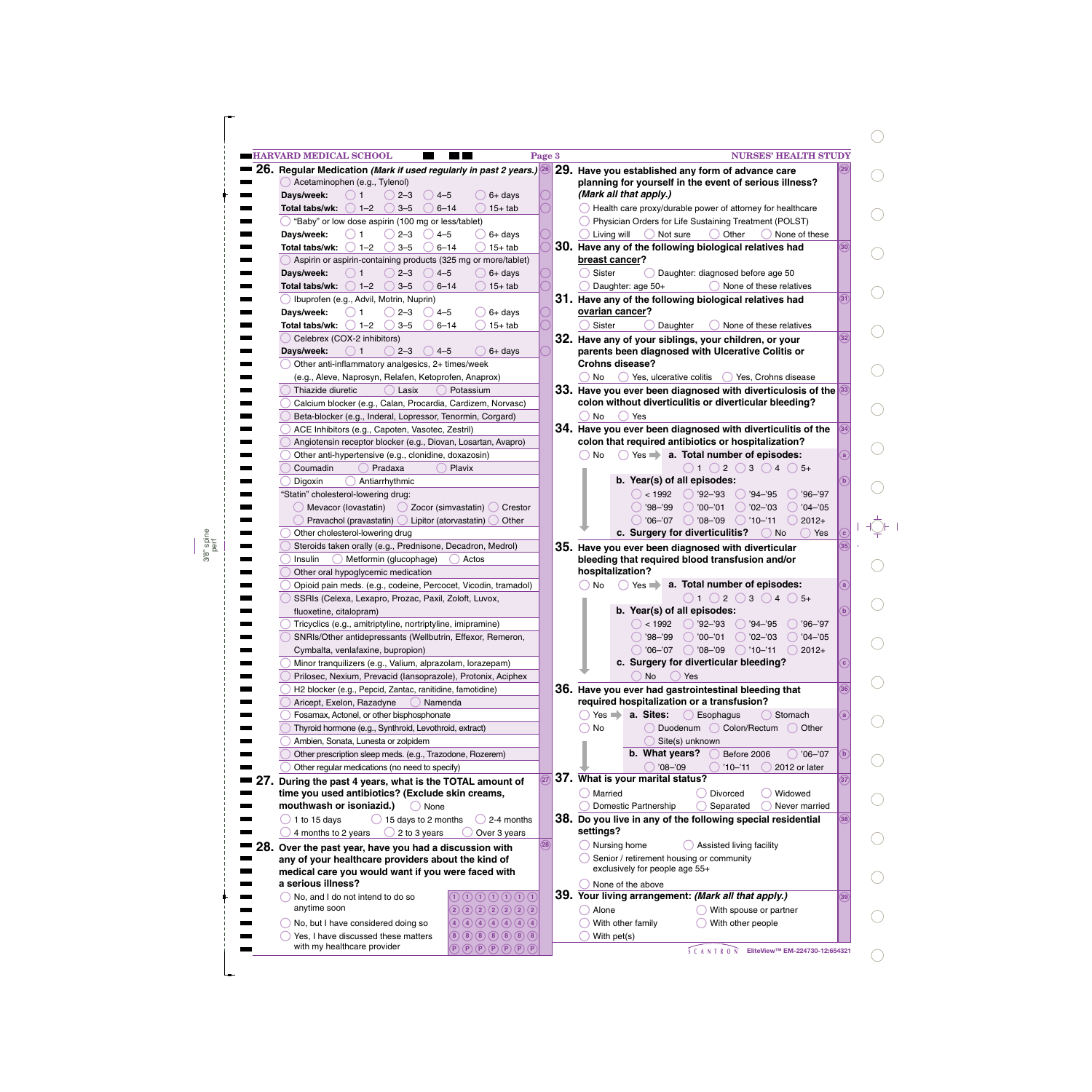| <b>HARVARD MEDICAL SCHOOL</b><br>Page 4                                                                                                            |                              |                               |               |                                  |                       |                                      |                 |                      |                 | <b>NURSES' HEALTH STUDY</b>            |                                     |
|----------------------------------------------------------------------------------------------------------------------------------------------------|------------------------------|-------------------------------|---------------|----------------------------------|-----------------------|--------------------------------------|-----------------|----------------------|-----------------|----------------------------------------|-------------------------------------|
| 40. What is your current work status: (Mark all that apply.)                                                                                       |                              |                               |               |                                  |                       |                                      |                 |                      |                 |                                        |                                     |
| ◯ Full-time non-nursing employment<br><b>Retired</b>                                                                                               | $\bigcirc$ Nursing full-time |                               |               |                                  |                       | <b>Disabled</b>                      |                 |                      |                 |                                        |                                     |
| Part-time non-nursing employment<br>Homemaker                                                                                                      | Nursing part-time            |                               |               |                                  |                       |                                      |                 |                      |                 |                                        |                                     |
| 41. During the last 12 months, how often have you leaked or lost control of your urine?                                                            |                              |                               |               |                                  |                       |                                      |                 |                      |                 |                                        | $\left( 41\right)$                  |
| Less than once/month<br>$( )$ Once/month<br><b>Never</b>                                                                                           | $\bigcirc$ 2–3 times/month   |                               |               | () About once/week               |                       |                                      |                 | Almost every day     |                 |                                        |                                     |
| i) When you lose your urine, how much usually leaks?                                                                                               |                              |                               |               |                                  |                       |                                      |                 |                      |                 |                                        |                                     |
| ◯ Enough to wet your underwear<br>) A few drops                                                                                                    |                              |                               |               | Enough to wet your outerclothing |                       |                                      |                 |                      |                 | Enough to wet the floor                |                                     |
| ii) When you lose urine, what is the usual cause? (a) Coughing, sneezing, laughing, or doing physical activity                                     |                              |                               |               |                                  |                       |                                      |                 |                      |                 |                                        | $\mathbf{ii}$ )                     |
| (b) A sudden and urgent need to go to the bathroom                                                                                                 | c Both a) and b) equally     |                               |               |                                  |                       | $(d)$ In other circumstances         |                 |                      |                 |                                        |                                     |
| 42. How frequently do you have a bowel movement?                                                                                                   |                              |                               |               |                                  |                       |                                      |                 |                      |                 |                                        | $ 42\rangle$                        |
| More than twice a day<br>Twice a day<br>Daily                                                                                                      | Every other day              |                               |               | Every 3-4 days                   |                       |                                      |                 | Every 5 days or less |                 |                                        |                                     |
| 43. In the past 3 months, how often did you have hard or lumpy stools?                                                                             |                              |                               |               |                                  |                       |                                      |                 |                      |                 |                                        | 43                                  |
| Occasionally<br>About 25% of the time<br>Never or rarely                                                                                           |                              | About 50%                     |               |                                  | About 75%             |                                      |                 | <b>Almost always</b> |                 |                                        |                                     |
| 44. In the past 3 months, how often did you have loose, mushy or watery stools?                                                                    |                              |                               |               |                                  |                       |                                      |                 |                      |                 |                                        | 44                                  |
| Never or rarely<br>Occasionally<br>About 25% of the time                                                                                           |                              | About 50%                     |               |                                  | About 75%             |                                      |                 | <b>Almost always</b> |                 |                                        |                                     |
| 45. How often do you use a laxative (such as softeners, bulking agents, fiber supplements or suppositories)?                                       |                              |                               |               |                                  |                       |                                      |                 |                      |                 |                                        | 45)                                 |
| < Once/month<br>$() 1-3$ times/month<br>Once/week<br><b>Never</b>                                                                                  |                              | 2-3 times/wk                  |               |                                  | $\left($ 4–5 times/wk |                                      |                 | Daily                |                 | 2+ times/day                           |                                     |
| 46. How often in the past year have you experienced any amount of accidental bowel leakage? Answer a) and b)                                       |                              |                               |               |                                  |                       |                                      |                 |                      |                 |                                        | (46)                                |
| a) Liquid stool:<br>Less than 1/month<br>$1 - 3$ /month<br><b>Never</b><br>b) Solid stool:                                                         |                              |                               | About once/wk |                                  |                       | Several times/wk<br>Several times/wk |                 |                      |                 | Nearly daily                           | $\Omega$ $\blacksquare$<br>$\Theta$ |
| Less than 1/month<br>$( ) 1 - 3$ /month<br><b>Never</b>                                                                                            |                              |                               | About once/wk |                                  |                       |                                      |                 |                      |                 | Nearly daily                           | (47)                                |
| 47. Have you talked to your healthcare provider about leaking urine or accidental bowel leakage? (Mark all that apply.)                            |                              |                               |               |                                  |                       |                                      |                 |                      |                 |                                        | E                                   |
| No I have not<br>Yes, about leaking urine<br>48. What is your usual walking pace outdoors?                                                         | Yes, about bowel leakage     |                               |               |                                  |                       |                                      |                 |                      |                 |                                        |                                     |
| Unable to walk                                                                                                                                     |                              |                               |               |                                  |                       |                                      |                 |                      |                 |                                        | (48)                                |
| Easy, casual (less than 2 mph)<br>O Normal, average (2-2.9 mph)<br>49. How many total flights of stairs (not individual steps) do you climb daily? |                              |                               |               | Brisk pace (3-3.9 mph)           |                       |                                      |                 |                      |                 | Very brisk/ striding (4 mph or faster) |                                     |
|                                                                                                                                                    |                              |                               |               |                                  |                       |                                      |                 |                      |                 |                                        | (49)                                |
| 2 flights or less<br>$3 - 4$<br>$5 - 9$<br><b>None</b><br>$) 10 - 14$                                                                              |                              | $\bigcirc$ 15 or more flights |               |                                  |                       |                                      |                 |                      |                 |                                        |                                     |
|                                                                                                                                                    |                              |                               |               |                                  |                       | <b>TIME PER WEEK</b>                 |                 |                      |                 |                                        | (50)                                |
| 50. DURING THE PAST YEAR, what was your average time PER<br>WEEK spent at each of the following recreational activities?                           | Zero                         | $1 - 4$                       | $5 - 19$      | $20 - 59$                        | One                   | $1 - 1.5$                            | $2 - 3$         | $4-6$                | $7 - 10$        | $11+$                                  |                                     |
| Walking for exercise or walking for transportation/errands                                                                                         |                              | Min.                          | Min.          | Min.                             | Hour                  | Hrs.                                 | Hrs.            | Hrs.                 | Hrs.            | Hrs.                                   |                                     |
| Running or jogging                                                                                                                                 |                              |                               |               |                                  |                       |                                      |                 |                      |                 |                                        |                                     |
| Bicycling (include stationary machine)                                                                                                             |                              |                               |               |                                  |                       |                                      |                 |                      |                 |                                        |                                     |
| Tennis, squash, racquetball                                                                                                                        |                              |                               |               |                                  |                       |                                      |                 |                      |                 |                                        |                                     |
| Lap swimming                                                                                                                                       |                              |                               |               |                                  |                       |                                      |                 |                      |                 |                                        |                                     |
| Other aerobic exercise (aerobic dance, ski or stair machine, etc.)                                                                                 |                              |                               |               |                                  |                       |                                      |                 |                      |                 |                                        |                                     |
| Lower intensity exercise (yoga, stretching, toning)                                                                                                |                              |                               |               |                                  |                       |                                      |                 |                      |                 |                                        |                                     |
|                                                                                                                                                    |                              |                               |               |                                  |                       |                                      |                 |                      |                 |                                        |                                     |
|                                                                                                                                                    |                              |                               |               |                                  |                       |                                      |                 |                      |                 |                                        |                                     |
| Other vigorous activities (e.g., lawn mowing)                                                                                                      |                              |                               |               |                                  |                       |                                      |                 |                      |                 |                                        |                                     |
| Weight training or resistance exercises<br>Arm weights                                                                                             |                              |                               |               |                                  |                       |                                      |                 |                      |                 |                                        |                                     |
| (Include free weights or machines such as Nautilus)<br>Leg weights                                                                                 |                              |                               |               |                                  |                       |                                      |                 |                      |                 |                                        |                                     |
|                                                                                                                                                    |                              |                               |               |                                  |                       | <b>TIME PER WEEK</b>                 |                 |                      |                 |                                        |                                     |
| 51. DURING THE PAST YEAR, on average, how many HOURS                                                                                               |                              | Zero                          | One           | $2 - 5$                          | $6 - 10$              |                                      | $11 - 20$ 21-40 |                      | $41 - 60$ 61-90 | Over                                   | (51)                                |
| PER WEEK did you spend:                                                                                                                            |                              | Hrs.                          | Hour          | Hrs.                             | Hrs.                  | Hrs.                                 | Hrs.            | Hrs.                 | Hrs.            | 90 Hrs.                                |                                     |
| Standing or walking around at work or away from home? (hrs./week)                                                                                  |                              |                               |               |                                  |                       |                                      |                 |                      |                 |                                        |                                     |
| Standing or walking around at home? (hrs./week)                                                                                                    |                              |                               |               |                                  |                       |                                      |                 |                      |                 |                                        |                                     |
| Sitting at work or away from home or while driving? (hrs./week)                                                                                    |                              |                               |               |                                  |                       |                                      |                 |                      |                 |                                        |                                     |
| Sitting at home while watching TV/DVD/video? (hrs./week)                                                                                           |                              |                               |               |                                  |                       |                                      |                 |                      |                 |                                        |                                     |
| Other sitting at home (e.g., reading, meal times, at desk)? (hrs./week)                                                                            |                              |                               |               |                                  |                       |                                      |                 |                      |                 |                                        |                                     |
| 52. The following items are about activities you might currently do during a typical day.                                                          |                              |                               |               |                                  |                       |                                      |                 |                      |                 |                                        | (52)                                |
| Does your health now limit you in these activities?                                                                                                | Yes, limited                 |                               |               | Yes, limited                     |                       | No, not                              |                 |                      |                 |                                        |                                     |
| If so, how much? (Mark one response on each line.)                                                                                                 | a lot                        |                               |               | a little                         |                       | limited at all                       |                 |                      |                 |                                        |                                     |
| Vigorous activities, like running, lifting heavy objects, strenuous sports                                                                         |                              |                               |               |                                  |                       |                                      |                 |                      |                 |                                        |                                     |
| Moderate activities, such as moving a table, pushing a vacuum                                                                                      |                              |                               |               |                                  |                       |                                      |                 |                      |                 |                                        |                                     |
| cleaner, bowling, or playing golf                                                                                                                  |                              |                               |               |                                  |                       |                                      |                 |                      |                 |                                        |                                     |
| Lifting or carrying groceries                                                                                                                      |                              |                               |               |                                  |                       |                                      |                 |                      |                 |                                        |                                     |
| Climbing several flights of stairs                                                                                                                 |                              |                               |               |                                  |                       |                                      |                 |                      |                 |                                        |                                     |
| Climbing one flight of stairs                                                                                                                      |                              |                               |               |                                  |                       |                                      |                 |                      |                 |                                        |                                     |
| Bending, kneeling, or stooping                                                                                                                     |                              |                               |               |                                  |                       |                                      |                 |                      |                 |                                        |                                     |
| Walking more than a mile                                                                                                                           |                              |                               |               |                                  |                       |                                      |                 |                      |                 |                                        |                                     |
| Walking several blocks<br>Walking one block                                                                                                        |                              |                               |               |                                  |                       |                                      |                 |                      |                 |                                        |                                     |

3/8" spine

 $\bigcirc$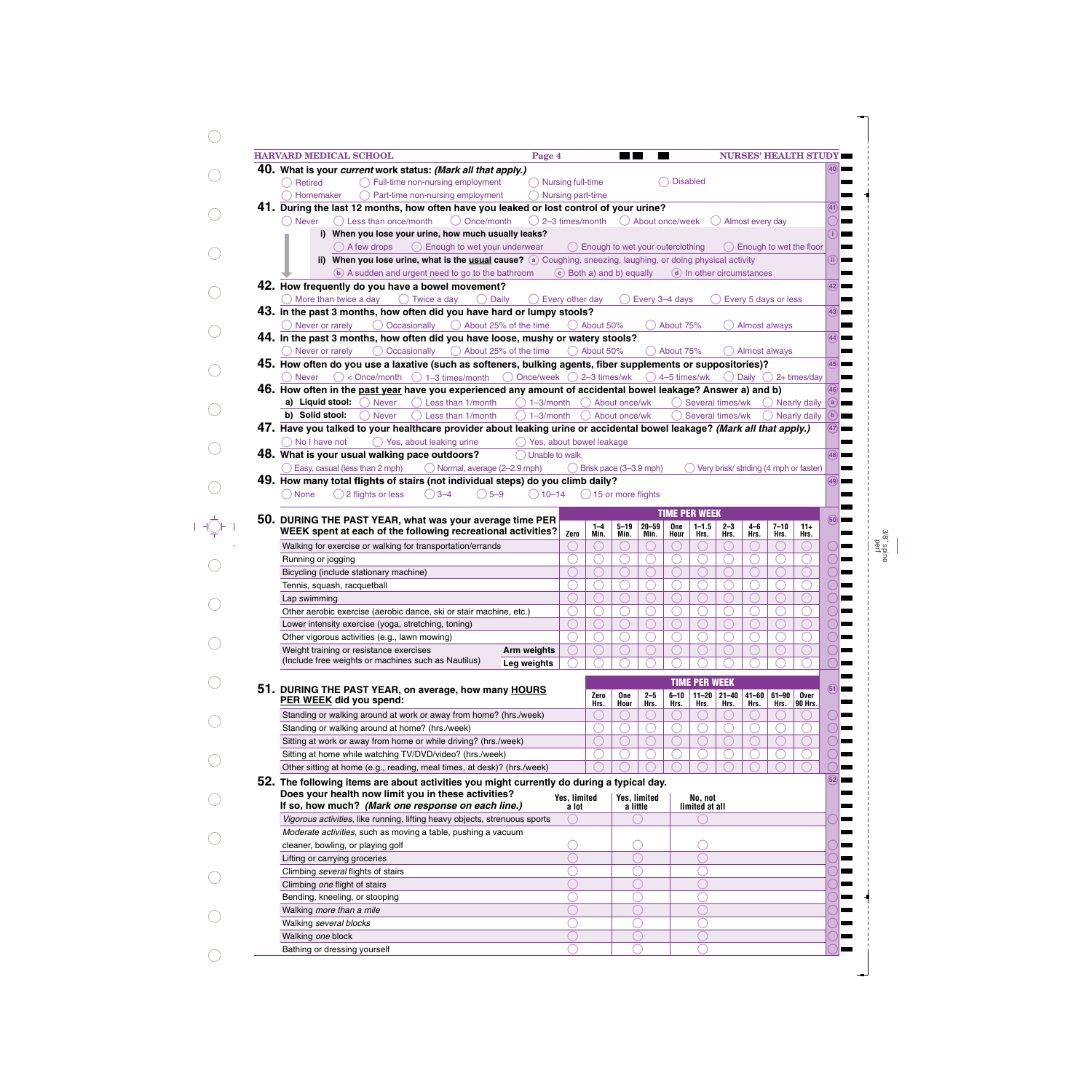|     | 53. Choose the best answer for how you felt the past month:                                                                                                                                                                                                                                                                                 |                      |                  |                                   |                                    |             |
|-----|---------------------------------------------------------------------------------------------------------------------------------------------------------------------------------------------------------------------------------------------------------------------------------------------------------------------------------------------|----------------------|------------------|-----------------------------------|------------------------------------|-------------|
|     | Are you basically satisfied with your life?                                                                                                                                                                                                                                                                                                 | Yes                  |                  | <b>No</b>                         |                                    |             |
|     | Have you dropped many of your activities and interests?                                                                                                                                                                                                                                                                                     | Yes                  |                  | <b>No</b>                         |                                    |             |
|     | Do you feel that your life is empty?                                                                                                                                                                                                                                                                                                        | Yes                  |                  | <b>No</b>                         |                                    |             |
|     | Do you often get bored?                                                                                                                                                                                                                                                                                                                     | Yes                  |                  | <b>No</b>                         |                                    |             |
|     | Are you in good spirits most of the time?                                                                                                                                                                                                                                                                                                   | Yes                  |                  | <b>No</b>                         |                                    |             |
|     | Are you afraid that something bad is going to happen to you?                                                                                                                                                                                                                                                                                | Yes                  |                  | <b>No</b>                         |                                    |             |
|     | Do you feel happy most of the time?                                                                                                                                                                                                                                                                                                         | Yes                  |                  | <b>No</b>                         |                                    |             |
|     | Do you often feel helpless?                                                                                                                                                                                                                                                                                                                 | Yes                  |                  | <b>No</b>                         |                                    |             |
|     | Do you prefer to stay at home, rather than going out and doing new things?                                                                                                                                                                                                                                                                  |                      |                  | <b>No</b>                         |                                    |             |
|     |                                                                                                                                                                                                                                                                                                                                             | <b>Yes</b>           |                  |                                   |                                    |             |
|     | Do you feel you have more problems with memory than most?                                                                                                                                                                                                                                                                                   | Yes                  |                  | <b>No</b>                         |                                    |             |
|     | Do you think it is wonderful to be alive now?                                                                                                                                                                                                                                                                                               | Yes                  |                  | <b>No</b>                         |                                    |             |
|     | Do you feel pretty worthless the way you are now?                                                                                                                                                                                                                                                                                           | Yes                  |                  | <b>No</b>                         |                                    |             |
|     | Do you feel full of energy?                                                                                                                                                                                                                                                                                                                 | Yes                  |                  | <b>No</b>                         |                                    |             |
|     | Do you feel that your situation is hopeless?                                                                                                                                                                                                                                                                                                | Yes                  |                  | <b>No</b>                         |                                    |             |
|     | Do you think that most people are better off than you are?                                                                                                                                                                                                                                                                                  | <b>Yes</b>           |                  | <b>No</b>                         |                                    |             |
|     | ${\bf 54.}$ During the last four weeks, how much of the time did emotional problems (e.g., feeling depressed or anxious)                                                                                                                                                                                                                    |                      |                  |                                   |                                    |             |
|     | interfere with your regular daily activities or social activities (like visiting with friends or relatives)?                                                                                                                                                                                                                                |                      |                  |                                   |                                    |             |
|     | All of the time<br>() Most of the time<br>Some of the time                                                                                                                                                                                                                                                                                  | A little of the time |                  |                                   | ) None of the time                 |             |
|     | 55. Can you rise from a chair 5 times in a row, without using your arms? (Try if unsure.)                                                                                                                                                                                                                                                   |                      |                  |                                   |                                    |             |
|     | Yes<br>) No                                                                                                                                                                                                                                                                                                                                 |                      |                  |                                   |                                    |             |
|     | 56. On average, over a 24 hour period, do you sleep:                                                                                                                                                                                                                                                                                        |                      |                  |                                   |                                    |             |
|     | <5 hours<br>5 hrs<br>$\big)$ 7 hrs<br>6 hrs                                                                                                                                                                                                                                                                                                 | 8 hrs                |                  | 9 hrs                             |                                    | $10+$ hours |
|     | 57. Do you snore?                                                                                                                                                                                                                                                                                                                           |                      |                  |                                   |                                    |             |
|     | Every night<br>$\bigcirc$ Most nights<br>$\bigcirc$ A few nights a week<br>Occasionally                                                                                                                                                                                                                                                     |                      | Almost never     |                                   | Don't know                         |             |
|     | <b>No</b><br>$\bigcirc$ I do not have a sleep partner<br>Yes<br>59 a. Do you regularly provide care to your disabled or ill spouse/partner?<br>$\bigcirc$ 1–8 hours<br>Yes Number of hours per week?<br>) No<br>b. Outside of your employment, do you regularly provide care to a disabled or ill other person?                             | $()9-20$ hrs         |                  | 21-35 hrs                         | 36-72 hrs                          | $73+$ hrs   |
|     | Yes Number of hours per week?<br>$\bigcirc$ 1–8 hours<br><b>No</b><br>c. How stressful would you say it is to provide care to the individuals mentioned above?<br>Not applicable<br>() Not at all<br>$\bigcirc$ Just a little bit<br>Moderately<br>d. How rewarding would you say it is to provide care to the individuals mentioned above? | $()9-20$ hrs         | <b>Extremely</b> | 21-35 hrs                         | $\bigcirc$ 36–72 hrs<br>Don't know | $73+ hrs$   |
|     | Not applicable<br>$\bigcirc$ Not at all<br>$\bigcirc$ Just a little bit<br>Moderately                                                                                                                                                                                                                                                       |                      | <b>Extremely</b> |                                   | Don't know                         |             |
|     | 60. In the past year, have you experienced pain, in the same part of the body, that lasted for 4 or more months?<br>$Yes \nightharpoonup$                                                                                                                                                                                                   |                      |                  |                                   |                                    |             |
|     | In the most recent month, please rate the average severity, in the one area with the most pain, on a scale of 0 to 10,<br>with "0" being "no pain" and "10" being "the worst pain you can imagine."                                                                                                                                         |                      |                  |                                   |                                    |             |
|     | <b>No</b><br>3                                                                                                                                                                                                                                                                                                                              |                      |                  |                                   |                                    |             |
|     | (no pain) $(0)$                                                                                                                                                                                                                                                                                                                             |                      |                  | (10) (worst pain you can imagine) |                                    |             |
|     | During the past year, how many times have you been hospitalized for 2 nights or more?                                                                                                                                                                                                                                                       |                      |                  |                                   |                                    |             |
|     | $\bigcirc$ 2–3 times<br>$\bigcirc$ 4 or more times<br><b>None</b><br>$)1$ time                                                                                                                                                                                                                                                              |                      |                  |                                   |                                    |             |
|     | 62. In the last year, how often have you had heartburn or acid-reflux?                                                                                                                                                                                                                                                                      |                      |                  |                                   |                                    |             |
|     | None in the past year<br>◯ Less than once a month<br>About once a month                                                                                                                                                                                                                                                                     |                      |                  |                                   | About once a week                  |             |
|     | Several times a week<br><b>Daily</b>                                                                                                                                                                                                                                                                                                        |                      |                  |                                   |                                    |             |
|     | ${\bf 63.}$ Please indicate the extent to which you agree or disagree with the following statements.                                                                                                                                                                                                                                        |                      |                  |                                   |                                    |             |
|     | <b>Disagree</b>                                                                                                                                                                                                                                                                                                                             | <b>Disagree</b>      |                  | <b>Neither agree</b>              | Agree                              | Agree       |
|     | strongly                                                                                                                                                                                                                                                                                                                                    | a little             |                  | nor disagree                      | a little                           | strongly    |
|     | In uncertain times I usually expect the best.                                                                                                                                                                                                                                                                                               |                      |                  |                                   |                                    |             |
|     | If something can go wrong with me, it will.                                                                                                                                                                                                                                                                                                 |                      |                  |                                   |                                    |             |
|     | I'm always optimistic about my future.                                                                                                                                                                                                                                                                                                      |                      |                  |                                   |                                    |             |
|     | I hardly ever expect things to go my way.                                                                                                                                                                                                                                                                                                   |                      |                  |                                   |                                    |             |
|     | I rarely count on good things happening to me.                                                                                                                                                                                                                                                                                              |                      |                  |                                   |                                    |             |
|     | Overall, I expect more good things to happen to me than bad.                                                                                                                                                                                                                                                                                |                      |                  |                                   |                                    |             |
|     | Since June 2010, have any of the following events occurred?                                                                                                                                                                                                                                                                                 |                      |                  |                                   |                                    |             |
|     | Death of your spouse                                                                                                                                                                                                                                                                                                                        |                      | <b>Yes</b>       | <b>No</b>                         |                                    |             |
|     | Death of another close family member                                                                                                                                                                                                                                                                                                        |                      | Yes              | <b>No</b>                         |                                    |             |
|     | Major conflict or problems in relationships with relatives, friends, or neighbors                                                                                                                                                                                                                                                           |                      | Yes              | <b>No</b>                         |                                    |             |
| 64. |                                                                                                                                                                                                                                                                                                                                             |                      | Yes              | <b>No</b>                         |                                    |             |
|     | A significant negative change in your financial, business or work situation<br>Death of a close friend                                                                                                                                                                                                                                      |                      | Yes              | <b>No</b>                         |                                    |             |

 $\bigcirc$  $\bigcirc$  $\bigcirc$  $\bigcirc$  $\bigcirc$  $\bigcirc$  $\bigcirc$  $\bigcirc$  $\bigcirc$  $\bigcirc$  $\begin{array}{cc} & \uparrow & \downarrow \\ & \uparrow & \downarrow \\ & \uparrow & \downarrow \end{array}$  $\bigcirc$  $\bigcirc$  $\bigcirc$  $\bigcirc$  $\bigcirc$  $\bigcirc$  $\bigcirc$  $\bigcirc$  $\bigcirc$  $\bigcirc$ 

 $\bigcirc$